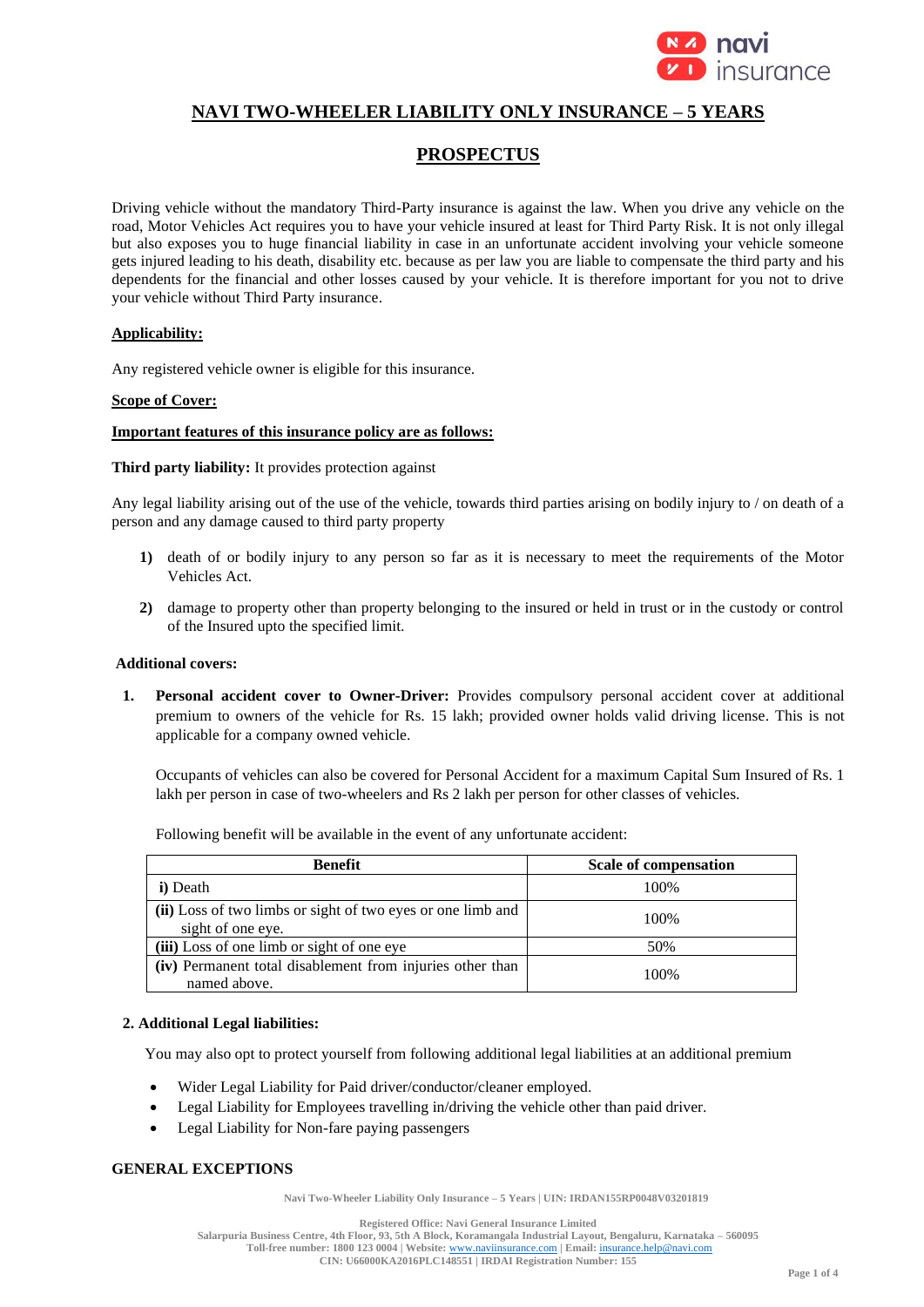

The Company shall not be liable

- **1.** if the vehicle insured herein is used otherwise than in accordance with the 'Limitations as to Use' provision.
- **2.** If vehicle is driven by any person other than a Driver as stated in the Driver's Clause.
- **3.** in respect of any claim arising out of any contractual liability.
- **4.** in respect of an employee during the course of employment except so far as is necessary to meet the requirements of the Motor Vehicles Act.
- **5.** in respect of death or bodily injury to any person (other than a passenger carried by reason of or in pursuance of a contract of employment) except so far as is necessary to meet the requirements of the Motor Vehicles Act.
- **6.** War, Invasion, the Act of foreign enemies, hostilities or warlike operations (whether before or after declaration of war), Civil War, Mutiny, Rebellion Military or usurped power, nuclear weapons material.

#### *(Note: the above is a partial listing of the policy exclusions. Please refer to the policy document for the full listing)*

#### **Cancellation:**

**Cancellation by You** - Policy/certificate can be cancelled at any time by giving 15 days' prior written notice to Insurer. Refund of premium shall be computed in accordance with company's short period rate for the period the Policy has been in force in the running policy year and on a pro rata basis for the remaining full policy year(s) provided no claim has occurred up to the date of cancellation. Proof of insurance elsewhere must be provided to us for cancellation of policy. **Cancellation by Us** - The Company may cancel the policy by sending fifteen days' notice by recorded delivery to the insured at insured's last known address on the grounds of misrepresentation, fraud, nondisclosure of material facts or non-cooperation. In the event of cancellation of this Policy on grounds of misrepresentation, fraud, non-disclosure of material facts, the policy shall stand cancelled ab-initio and there will be no refund of premium. In the event the policy is cancelled on the grounds of non-cooperation of the insured then the premium shall be retained in in full for the completed policy year(s), in accordance with company's short period rate for the period the Policy has been in force in the **running policy year and** on a pro rata basis for the **remaining full policy year(s)** provided no claim has occurred up to the date of cancellation.

Return of the premium by the Company will be subject to retention of the minimum premium of Rs. 100/- (or Rs. 25/- in respect of vehicles specifically designed/modified for use by blind/handicapped/ mentally challenged persons).

Where the ownership of the vehicle is transferred, the Policy cannot be cancelled unless evidence that the vehicle is insured elsewhere is produced.

In case of claim reported under the policy premium will be refunded on pro rata basis for the remaining full policy year(s).

**Registered Office: Navi General Insurance Limited**

**Salarpuria Business Centre, 4th Floor, 93, 5th A Block, Koramangala Industrial Layout, Bengaluru, Karnataka – 560095 Toll-free number: 1800 123 0004 | Website:** [www.naviinsurance.com](http://www.naviinsurance.com/) **| Email:** [insurance.help@navi.com](mailto:insurance.help@navi.com) **CIN: U66000KA2016PLC148551 | IRDAI Registration Number: 155**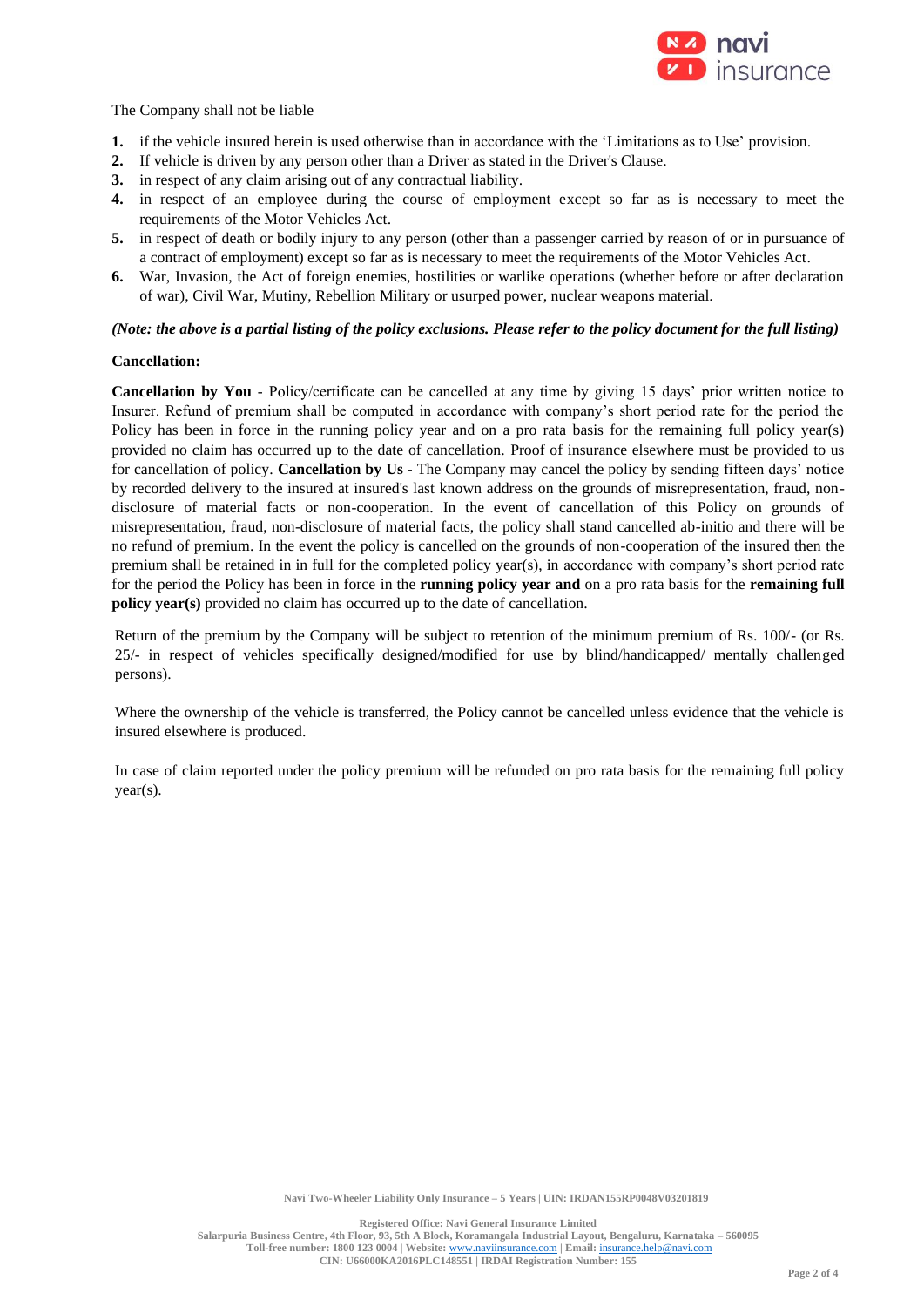

## **Short period table**

| <b>PERIOD</b>                                 | % OF ANNUAL PREMIUM RATE |
|-----------------------------------------------|--------------------------|
| Not exceeding 1 month                         | 20%                      |
| Exceeding 1 month but not exceeding 2 months  | 30%                      |
| Exceeding 2 months but not exceeding 3 months | 40%                      |
| Exceeding 3 months but not exceeding 4 months | 50%                      |
| Exceeding 4 months but not exceeding 5 months | 60%                      |
| Exceeding 5 months but not exceeding 6 months | 70%                      |
| Exceeding 6 months but not exceeding 7 months | 80%                      |
| Exceeding 7 months but not exceeding 8 months | 90%                      |
| Exceeding 8 months                            | Full annual premium/rate |

## **Premium**

Third Party Premium is currently regulated by IRDAI. IRDAI reviews the premium annually and publishes the premium rate to be charged for various classes of vehicles. We will charge premium as published by IRDAI.

## **Claims Procedure**

We are here to help you. Please intimate the help desk as soon as a claim occurs so that we can provide you quick and effective assistance and service.

Notify or submit a claim by following way;

- By calling Toll Free 18001230004 OR
- By sending an E Mail t[o insurance.help@navi.com](mailto:mycare@navi.com) OR
- For Senior Citizens, we have a special cell and Our Senior Citizen customers can email us at [seniorcare@navi.com](mailto:seniorcare@navi.com) for priority resolution
- Through Customer Portal on website [www.naviinsurance.com](http://www.naviinsurance.com/) OR
- Using Mobile App OR
- Directly walk into branch

While registering the claim, the following information will help us serve you better:

- Your contact numbers
- Policy number
- Name of insured
- Date and time of loss
- Location of loss
- Nature and approximate extent of loss

Place and contact details of the person at the loss location

We will require following documents to process your claim. You may provide the same to enable us to promptly settle your claim.

**Salarpuria Business Centre, 4th Floor, 93, 5th A Block, Koramangala Industrial Layout, Bengaluru, Karnataka – 560095 Toll-free number: 1800 123 0004 | Website:** [www.naviinsurance.com](http://www.naviinsurance.com/) **| Email:** [insurance.help@navi.com](mailto:insurance.help@navi.com) **CIN: U66000KA2016PLC148551 | IRDAI Registration Number: 155**